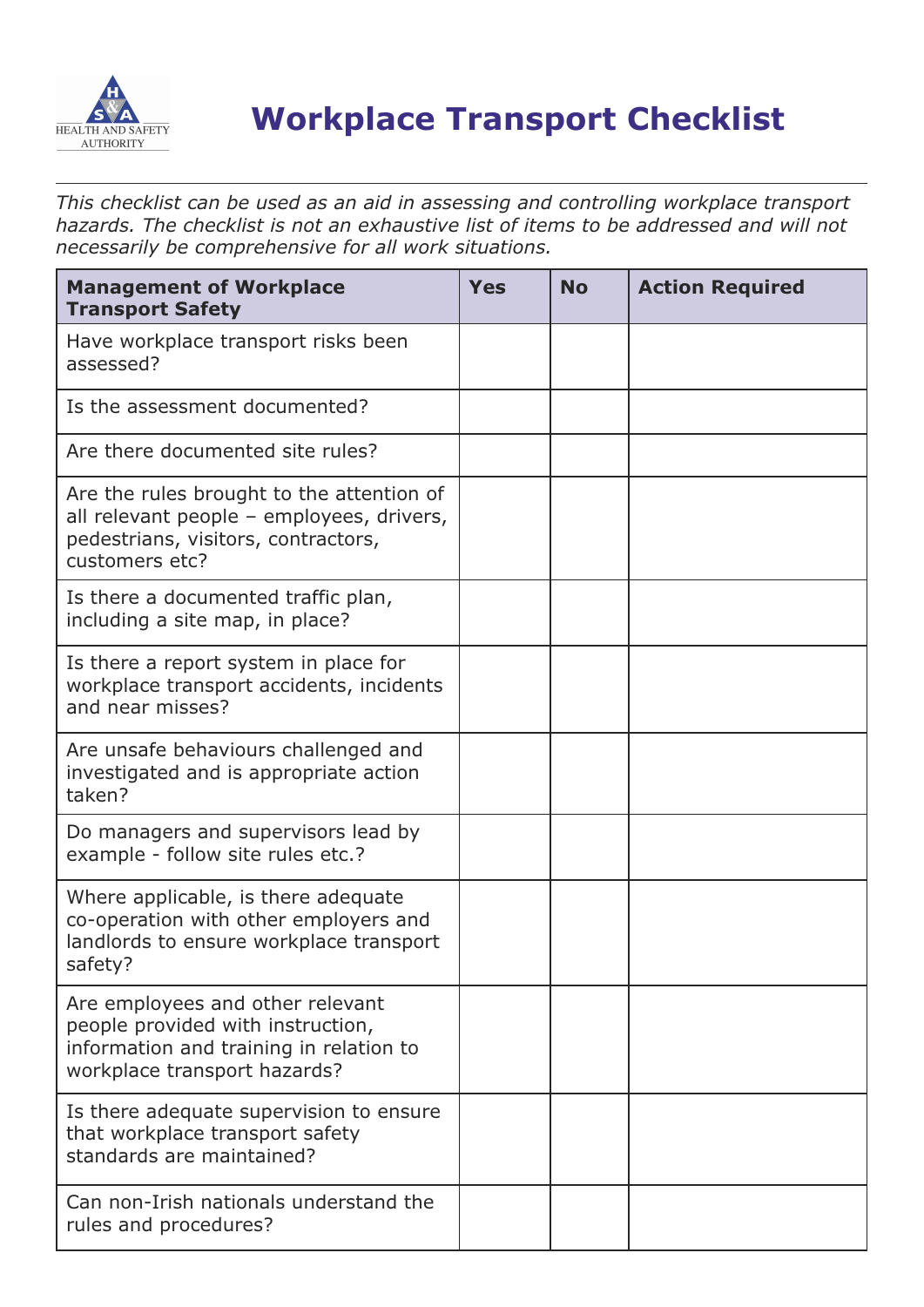| The Workplace (continued)                                                                                                                                                                                                                           | <b>Yes</b> | <b>No</b> | <b>Action Required</b> |
|-----------------------------------------------------------------------------------------------------------------------------------------------------------------------------------------------------------------------------------------------------|------------|-----------|------------------------|
| Is the access into the workplace visible<br>and safe?                                                                                                                                                                                               |            |           |                        |
| Do visitors know where to go on<br>entering the site?                                                                                                                                                                                               |            |           |                        |
| Are vehicle traffic routes marked and<br>signposted where necessary, for<br>example indicating the right of way at<br>road junctions, speed limits, etc?                                                                                            |            |           |                        |
| Are there suitable parking areas for <b>all</b><br>parking needs?                                                                                                                                                                                   |            |           |                        |
| Are vehicles and pedestrians kept safely<br>apart?                                                                                                                                                                                                  |            |           |                        |
| Are there suitable pedestrian traffic<br>routes both internally and externally?                                                                                                                                                                     |            |           |                        |
| Are there suitable vehicle traffic routes?                                                                                                                                                                                                          |            |           |                        |
| Are all traffic routes (pedestrian &<br>vehicle) wide enough?                                                                                                                                                                                       |            |           |                        |
| Are all traffic routes (pedestrian &<br>vehicle) well constructed and maintained?                                                                                                                                                                   |            |           |                        |
| Are all traffic routes free from<br>obstructions and other hazards?                                                                                                                                                                                 |            |           |                        |
| If present, are unavoidable permanent<br>obstructions on traffic routes, clearly<br>highlighted and visible?                                                                                                                                        |            |           |                        |
| Is there scope for introducing a one-way<br>system on vehicle traffic routes to reduce<br>the risk of collision?                                                                                                                                    |            |           |                        |
| Do drivers have to reverse large vehicles<br>in small spaces?                                                                                                                                                                                       |            |           |                        |
| If reversing is carried out on site, is there<br>scope to eliminate reversing?                                                                                                                                                                      |            |           |                        |
| If reversing cannot be eliminated, are<br>reversing areas clearly marked and<br>identified?                                                                                                                                                         |            |           |                        |
| Is there a need for features such as:<br>▲ Barriers to keep vehicles and<br>pedestrians apart?<br>▲ Fixed mirrors to provide greater vision<br>for example, at bends?<br>▲ Traffic calming measures such as road<br>humps to reduce vehicle-speeds? |            |           |                        |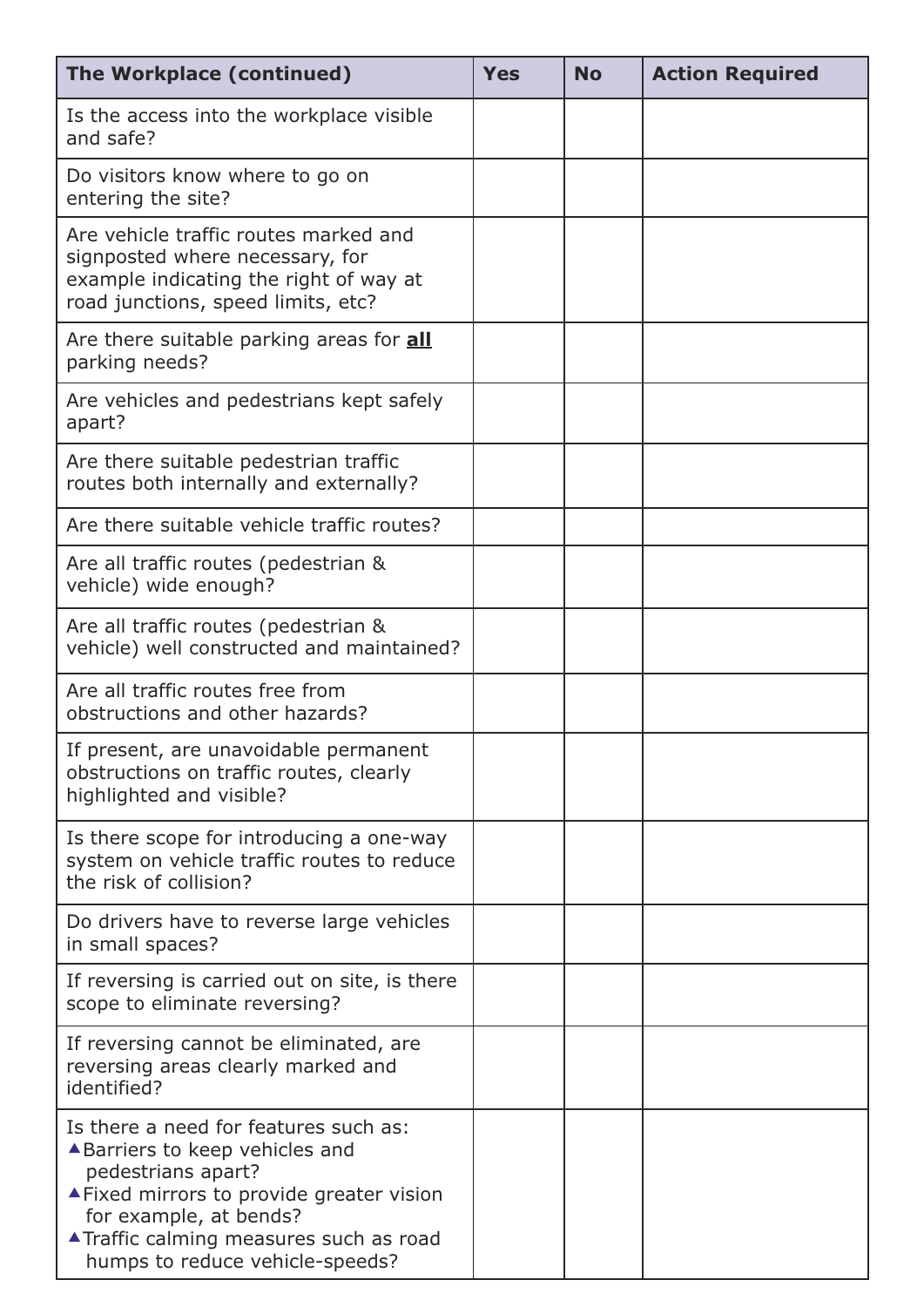| The Workplace (continued)                                                                                                                | <b>Yes</b> | <b>No</b> | <b>Action Required</b> |
|------------------------------------------------------------------------------------------------------------------------------------------|------------|-----------|------------------------|
| Are the following clearly visible, clean and<br>well maintained:                                                                         |            |           |                        |
| ▲ Traffic routes?<br>▲Signage?<br>▲ Road markings?<br>▲ Lighting?<br>▲Mirrors?                                                           |            |           |                        |
| Is there adequate warning, such as<br>signage, at the interface of the workplace<br>with public areas?                                   |            |           |                        |
| Are lighting arrangements adequate:                                                                                                      |            |           |                        |
| $\blacktriangle$ Internally?<br>▲ Externally?<br>▲On vehicles?                                                                           |            |           |                        |
| Is lighting appropriately placed so that it<br>does not:                                                                                 |            |           |                        |
| ▲ Dazzle drivers?<br>▲ Create shadows?                                                                                                   |            |           |                        |
| Is loading and unloading carried out away<br>from:                                                                                       |            |           |                        |
| ▲ Passing vehicles?<br>▲ Pedestrians?<br>▲ Overhead electrical power lines?<br>▲Overhead structures?                                     |            |           |                        |
| Is the surface of the loading and<br>unloading area:                                                                                     |            |           |                        |
| ▲ Clearly marked?<br>$\blacktriangle$ Flat?<br>$\blacktriangle$ Firm?<br>▲ In good condition?                                            |            |           |                        |
| Where loading bays are longer than the<br>width of five vehicles, are appropriate<br>numbers of exits or safe refuge points in<br>place? |            |           |                        |
| Is there a designated safe area for drivers<br>during loading and unloading procedures?                                                  |            |           |                        |
| Are refuse skips located away from<br>electrical power lines?                                                                            |            |           |                        |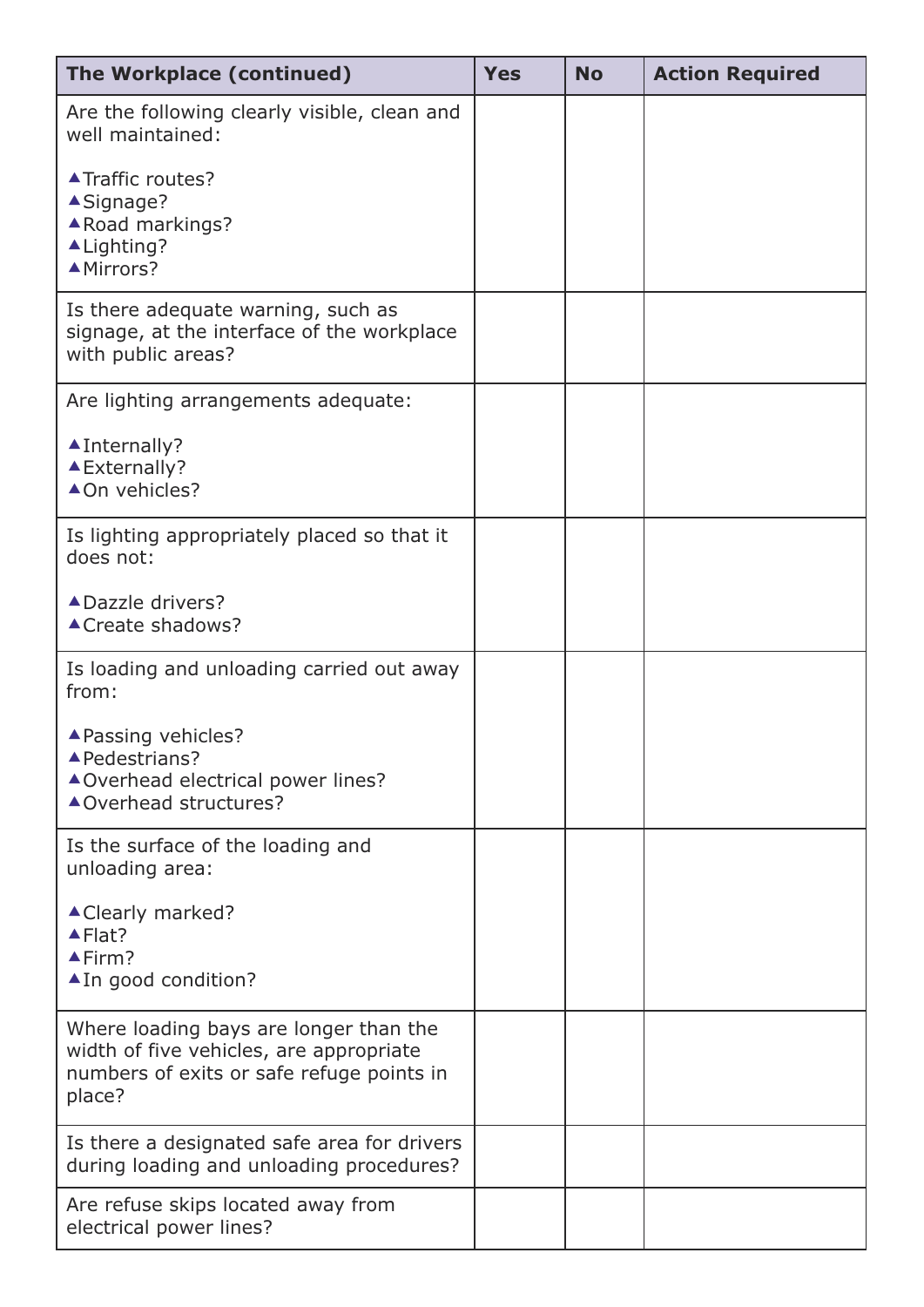| The Vehicles (Assess each vehicle<br>individually)                                                                                                       | <b>Yes</b> | <b>No</b> | <b>Action Required</b> |
|----------------------------------------------------------------------------------------------------------------------------------------------------------|------------|-----------|------------------------|
| Are the vehicles and attachments:                                                                                                                        |            |           |                        |
| ▲ Suitable for the task they are carrying<br>out?                                                                                                        |            |           |                        |
| ▲ Compatible with one other?                                                                                                                             |            |           |                        |
| Are vehicles purchased or leased with all<br>the recommended safety features?                                                                            |            |           |                        |
| Do vehicles have good direct visibility?                                                                                                                 |            |           |                        |
| Are extra visibility aids required?                                                                                                                      |            |           |                        |
| Are vehicles provided (as necessary)<br>with:                                                                                                            |            |           |                        |
| $A$ Horns?<br>$\triangle$ Lights?<br>▲Reflectors?<br>▲ Reversing lights?<br>▲Alarms?<br>▲ Flashing beacons?                                              |            |           |                        |
| Are drivers protected (as necessary)<br>against:                                                                                                         |            |           |                        |
| $\blacktriangle$ Impact?<br>▲ Rollover?<br>▲ Falling objects?<br>A Hazardous environments such as cold,<br>fumes, dust, excessive noise or<br>vibration? |            |           |                        |
| Are there guards on dangerous parts of<br>the vehicles (for example, power take<br>offs, chain drives, exposed exhaust<br>pipes)?                        |            |           |                        |
| Is there a safe means of access to and<br>exit from the cabs or other parts of the<br>vehicle that need to be reached?                                   |            |           |                        |
| Are vehicle surfaces where people may<br>walk, for example, the fifth wheel area,<br>slip resistant?                                                     |            |           |                        |
| Do drivers carry out basic safety checks<br>before using the vehicle?                                                                                    |            |           |                        |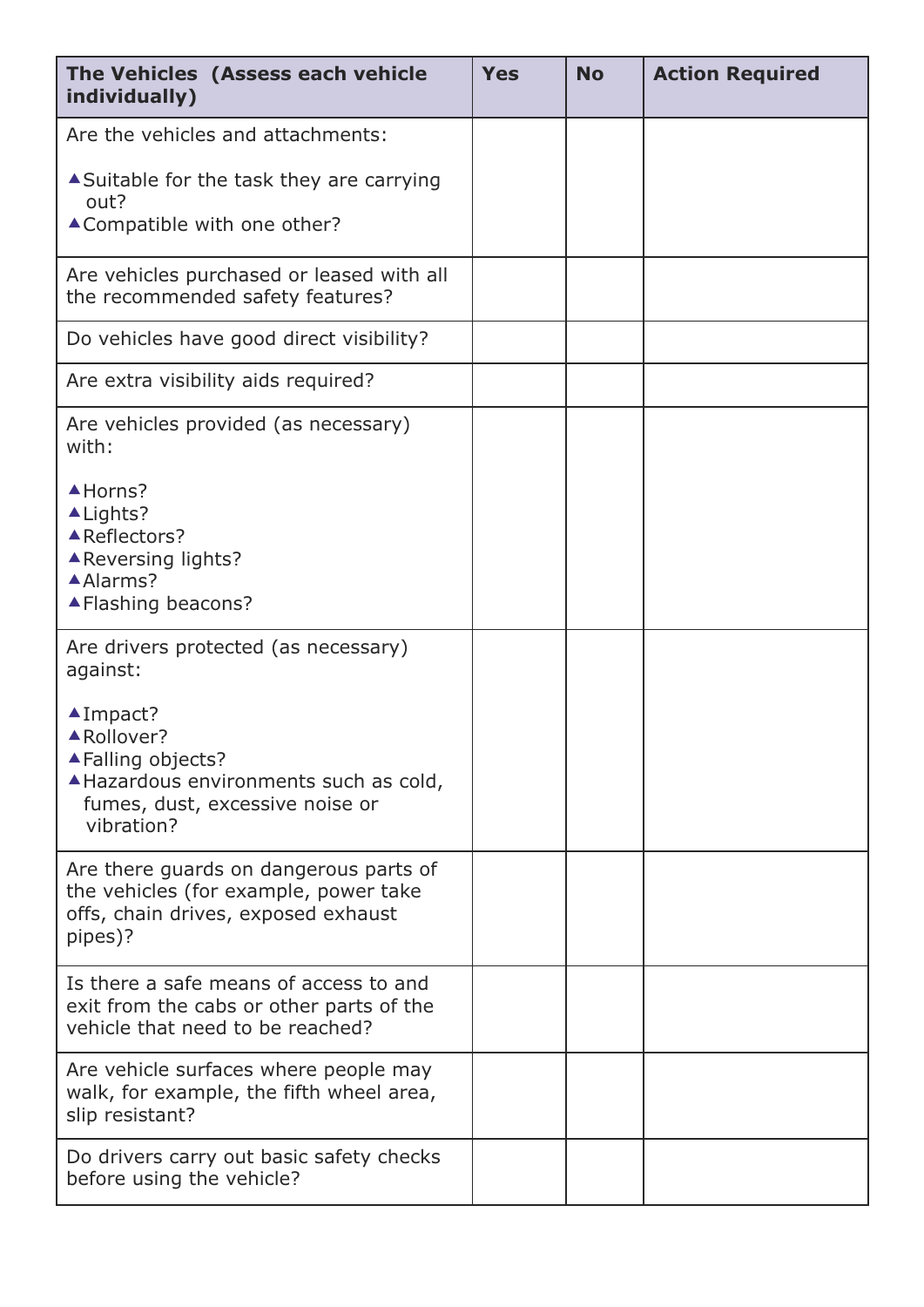| The Vehicles (continued)                                                                                                                                       | <b>Yes</b> | <b>No</b> | <b>Action Required</b> |
|----------------------------------------------------------------------------------------------------------------------------------------------------------------|------------|-----------|------------------------|
| Is there a regular preventative<br>maintenance programme in place for each<br>vehicle?                                                                         |            |           |                        |
| Is there a vehicle defect report system in<br>place?                                                                                                           |            |           |                        |
| Are statutory thorough examinations<br>carried out as required, such as the<br>yearly examination requirement for<br>tailboard goods lift and forklift trucks? |            |           |                        |
| Are maintenance records and thorough<br>examination reports kept and available<br>for inspection?                                                              |            |           |                        |
| Is the manufacturer's instruction book<br>available for all vehicles?                                                                                          |            |           |                        |

| <b>The Driver</b>                                                                                                 | <b>Yes</b> | <b>No</b> | <b>Action Required</b> |
|-------------------------------------------------------------------------------------------------------------------|------------|-----------|------------------------|
| Are all drivers trained and qualified to<br>drive the vehicles they operate?                                      |            |           |                        |
| Are drivers qualifications checked?                                                                               |            |           |                        |
| Are drivers assessed to ensure their<br>competency?                                                               |            |           |                        |
| Is on the job training provided including<br>information about the task, specific<br>hazards and site rules?      |            |           |                        |
| Is refresher training provided (especially<br>if there is a lapse in safe vehicle driving<br>standards)?          |            |           |                        |
| Is there a driver authorisation system in<br>place?                                                               |            |           |                        |
| Is there a vehicle key control system in<br>place?                                                                |            |           |                        |
| Is there a driver's handbook (or other<br>suitable equivalent) outlining the relevant<br>policies and procedures? |            |           |                        |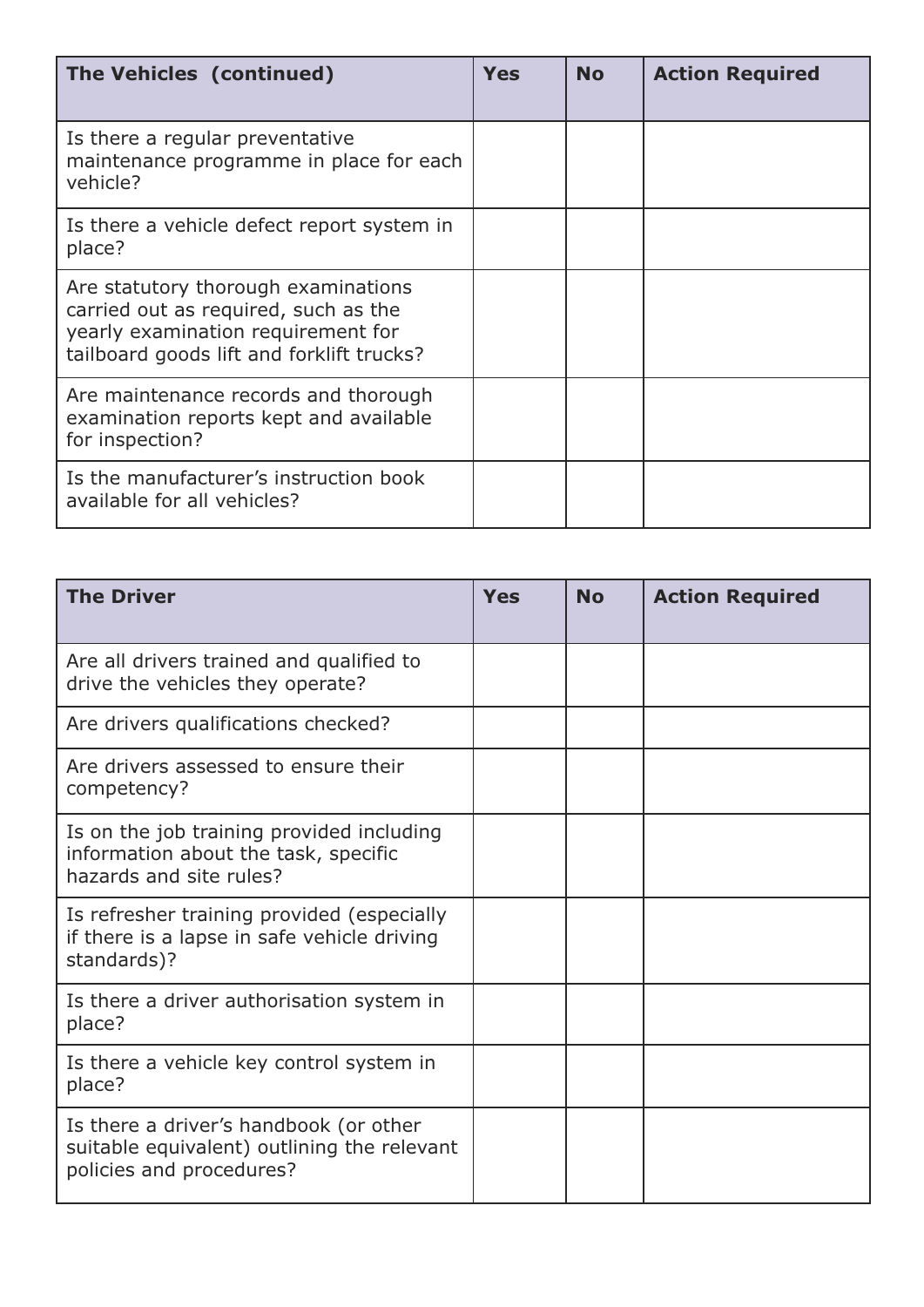| <b>The Driver (continued)</b>                                                                                            | Yes | <b>No</b> | <b>Action Required</b> |
|--------------------------------------------------------------------------------------------------------------------------|-----|-----------|------------------------|
| Do drivers:                                                                                                              |     |           |                        |
| ▲ Drive with care?<br>▲ Use the correct routes?<br>▲ Drive within the speed limits?<br>▲ Follow site rules?              |     |           |                        |
| Is information about the workplace<br>provided to visiting drivers?                                                      |     |           |                        |
| Is this information provided in advance of<br>the driver's arrival at the workplace?                                     |     |           |                        |
| Do employees and other personnel<br>working in areas where there is vehicular<br>traffic, wear High Visibility clothing? |     |           |                        |
| Do drivers wear seatbelts, where<br>provided?                                                                            |     |           |                        |
| Do drivers wear appropriate slip resistant<br>footwear?                                                                  |     |           |                        |

| <b>Safe System of Work</b>                                                                                                                           | <b>Yes</b> | <b>No</b> | <b>Action Required</b> |
|------------------------------------------------------------------------------------------------------------------------------------------------------|------------|-----------|------------------------|
| Are there documented safe systems of<br>work in place, for example for:                                                                              |            |           |                        |
| ▲ Loading and unloading?<br>▲ Coupling and uncoupling?<br>▲ Maintenance?<br>▲ Working at height on vehicles?<br>▲ Securing of loads?                 |            |           |                        |
| Are vehicles braked, chocked and/or<br>stabilised as appropriate, to prevent<br>unwanted or unsafe vehicle movement<br>during loading and unloading? |            |           |                        |
| Are systems in place to prevent<br>premature vehicle departure/ unscheduled<br>departure?                                                            |            |           |                        |
| Are systems in place to prevent trailers<br>tipping?                                                                                                 |            |           |                        |
| Is loading and unloading carried out so far<br>as possible, that the load is spread evenly<br>to avoid the vehicle or trailer becoming<br>unstable?  |            |           |                        |